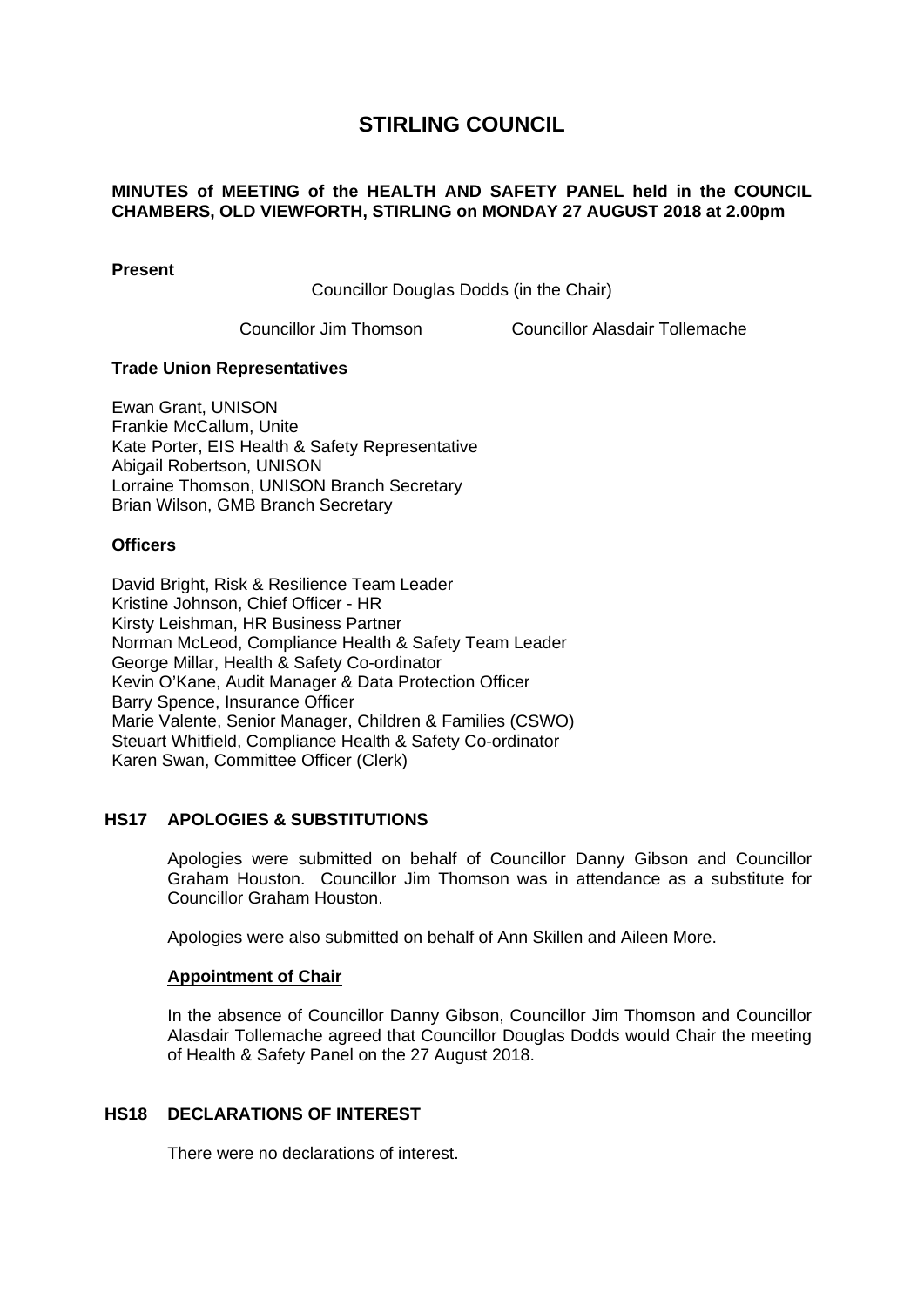#### **HS19 URGENT BUSINESS BROUGHT FORWARD BY THE CHAIR**

There were no matters of urgent business.

### **HS20 MINUTES – 11 JUNE 2018**

The Minutes of the Meeting of the Health and Safety Panel held on 11 June 2018 were submitted for approval.

#### **Decision**

The Minutes of the Meeting of the Health and Safety Panel held on 11 June 2018 were approved as an accurate record of proceedings with the following amendments: -

HS12 – Paragraph 3 to be amended to "Lorraine Thomson, Unison noted that the point that was previously made was that Stirling Council had previously only needed to employ a member of staff 10hrs per week to take on the responsibility for first day absence reporting".

HS13 - Paragraph 3 to be amended to "physical assaults on both teachers and school support staff within education," and "2:1 ratio for both teachers and school support staff should be".

HS16 – Amendment to note that "All matters had been raised within previous items discussed in the meeting."

# **HS21 CORPORATE HEALTH & SAFETY UPDATE: AUGUST 2018**

Norman McLeod, Compliance Health & Safety Team Leader provided an update of progress in developing and implementing Health & Safety Improvement Plans (both Corporate and Services), workplace incident statistics across the Council, external and internal developments on Health & Safety and progress of the Health & Safety compliance audit programme.

The summary at Appendix 1 to the submitted report set out the service plans in place and their current status. The plans were developed following Health & Safety Executive intervention: development and implementation of these plans had been ongoing since April 2018 with support and guidance from the Corporate Health & Safety Team.

The Panel discussed at length the concern of physical assaults on both teachers and support staff. The increase in figures was attributed to a better reporting mechanism for such incidents. The Members received clarity from officers that sanctions for such incidents and the relevant coping mechanism for teachers and support staff were in place.

In response to Members' concerns and Panel discussion on the number of physical assaults on teachers and support staff, it was agreed that it would be beneficial to review a confidential case study of one of the incidents to note the details and what action had been done to address the issues raised. **Action: Marie Valente, Kevin Kelman and Bryony Monaghan.**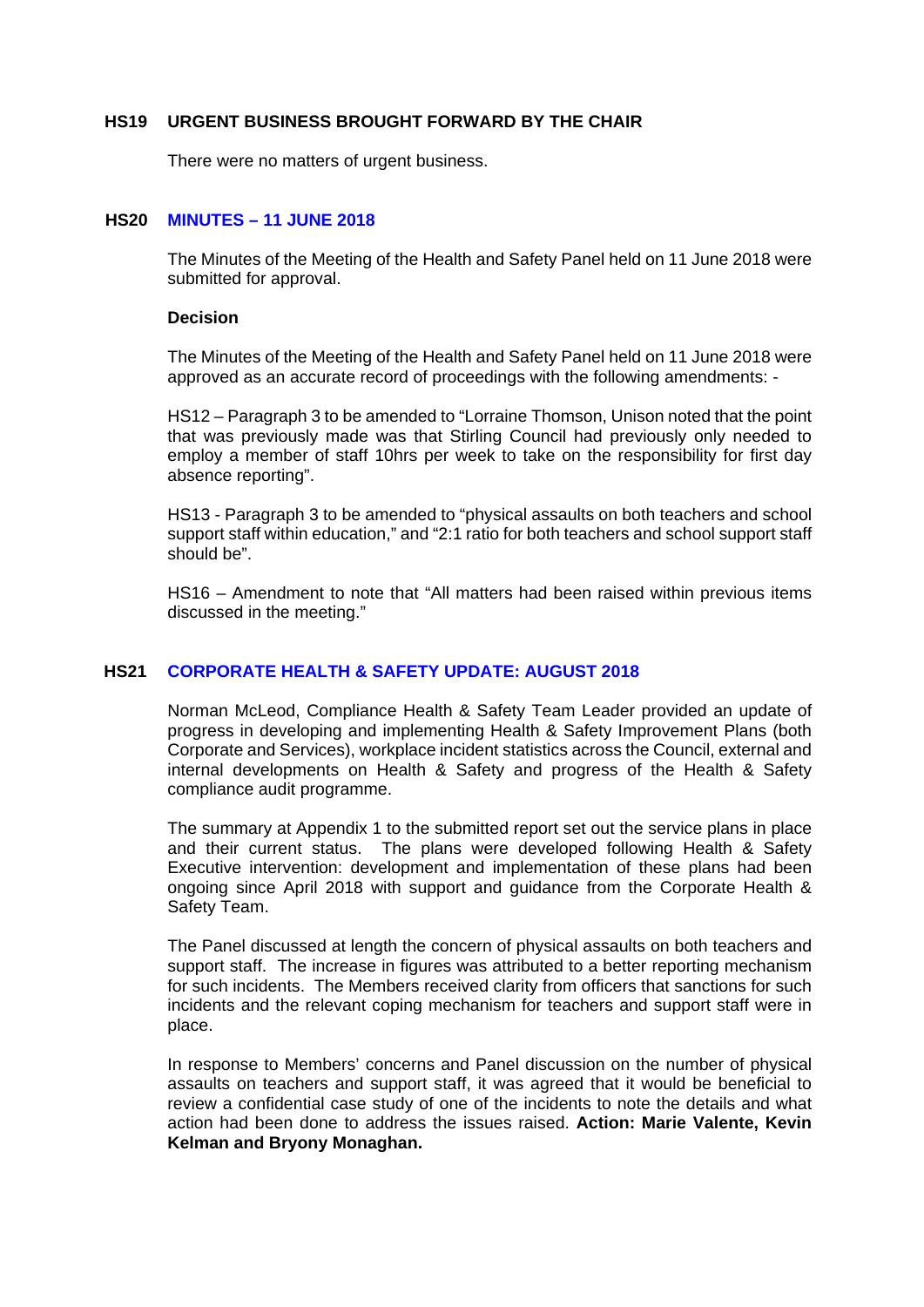The Panel also noted that figures for Service Overview Figures and Person Type Pre Incident on two different pages of the agenda were not calculating the same. **Action: Norman McLeod to review.**

Following a Members' question, the Compliance Team Leader for Health & Safety confirmed that he would forward on details of the case involved with "Exposure to Needles/Sharps. **Action: Norman McLeod.**

It was also noted that the number of injury and near miss referrals to the Integrated Joint Board for Adult Social Care and requested that a report that detailed the actions be brought to a future Health & Safety Panel. **Action Caroline Cherry.** 

The Audit Manager & Data Protection Officer updated the meeting of the work involved with the Health & Safety Audit summaries. He noted the request from the Panel to include in the breakdown of the Audit summaries with the length of time the summaries had been open and the status of them. **Action: Kevin O'Kane/ Norman McLeod.**

The Panel noted the lack of service representation at the meeting and requested that officers for all relevant service should attend future meetings of the Health & Safety Panel. **Action: Senior Managers to identify representation.**

#### **Decision**

The Health & Safety Panel agreed to:

- 1. note progress on the development and implementation of Health & Safety Improvement Plans, as set out at paragraphs 2.1 to 2.5 within the submitted report and at Appendix 1 to the submitted report:
- 2. note the contents of the statistical report on Health & Safety Incidents for the period April to July 2018, with the summary information at paragraphs 2.6 to 2.13 within the submitted report and at Appendix 2 to the submitted report;
- 3. note the recent relevant developments in terms of national Health & Safety legislation developments and Health & Safety cases in the public domain, relevant across the Council, as set out in paragraphs 2.23 to 2.37 within the submitted report and at Appendix 4 to the submitted report; and
- 4. note progress on the delivery of the planned programme of Health & Safety Compliance Audits form 1 Oct 2017 to 1 July 2108, including key issues identified in the course of those audit finds, as set out at paragraphs 2.38 to 2.48 within the submitted report and at Appendix 5 to the submitted report.

(Reference: Report by Chief Officer - Governance, dated 20 August 2018, submitted)

#### **HS22 OCCUPATIONAL HEALTH ACTIVITY REPORT**

The report outlined progress of the Council's Health Surveillance and Occupational Health programmes.

Details of Health Surveillance appointments for 2016-2017 showed a total of 1308 appointments were undertaken by Stirling Council employees. The Appendix to the submitted report showed a breakdown of the individual type of Health Surveillance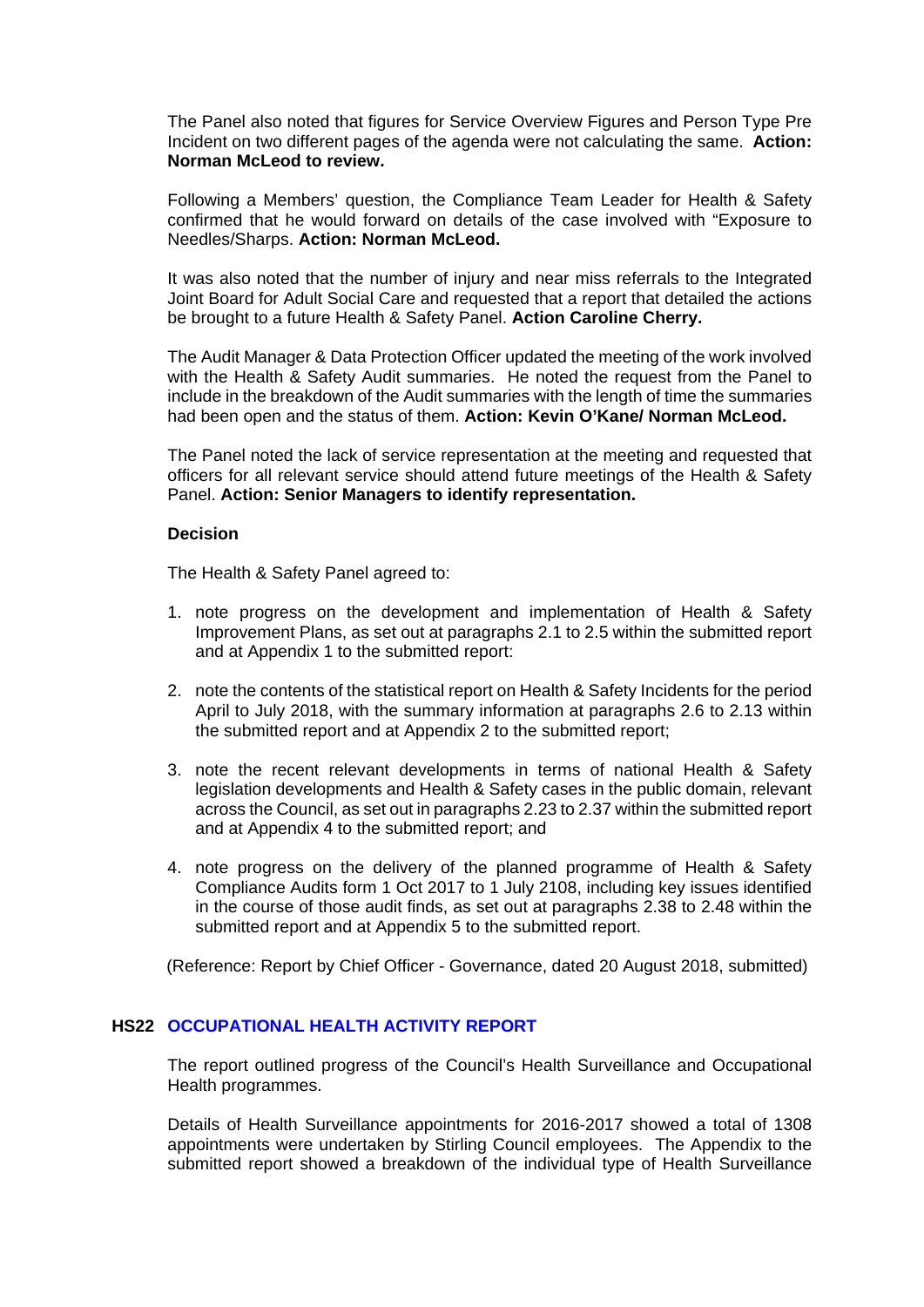(HS) appointments that had been provided by People Asset Management (PAM) and undertaken by Stirling Council.

Details of Occupational Health appointments undertaken from April to July 2108 and previous financial years were outlined in the appendices to the submitted report. There included medical and physiotherapy appointments.

From April to July 2018, 229 appointments were held with an Occupational Health Adviser, 229 appointments were held with an Occupational Health Adviser and 255 Counselling appointments had taken place.

Following a question from GMB Union representative, the Chief Officer - HR confirmed that a breakdown of Occupational Health Appointments for counselling appointments would be forwarded to Membership of the Health & Safety Panel. **Action: Chief Officer – HR.**

#### **Decision**

The Health & Safety Panel agreed to note the Health Surveillance and Occupational health activity undertaken annually since 2014 and from April to July 2018.

(Reference: Report by Chief Officer - HR, dated 16 August 2018, submitted)

# **HS23 TRADE UNION/WORKFORCE UPDATE – JTUC**

Unison noted that a number of matters had been raised within previous items in the meeting, with the following raised specifically: -

#### **a. Health & Safety – Costings from Stirling Council**

In response to the Unions request for clarity on exact spend for health & safety use/products from the whole of Stirling Council, the Chief Officer HR confirmed that details would be collated and forwarded to the Membership of the Health & Safety Panel. **Action: Chief Officer- HR**.

#### **b. Health & Safety Panel Meeting – Item for Inclusion**

Recently Unison had completed a walk round of one of the office buildings and noted some discrepancies. The Panel agreed that the Trade Union Inspection report should be included in the next scheduled meeting of the Health & Safety Panel. **Action – Lorraine Thomson/ Clerk.**

The Compliance Health & Safety Co-ordinator explained that following a building inspection, a list of actions to be completed were recorded. To date, the majority had been actioned and completed. The Panel noted that the Portable Appliance Testing (PAT) for Fire Extinguisher had been delayed due to serve backlog caused by lack of resources.

The Panel noted that staff, although discouraged from doing so, bring in their own equipment (fans), were required to be fully Portable Appliance Testing (PAT) tested to be Health & Safety compliance.